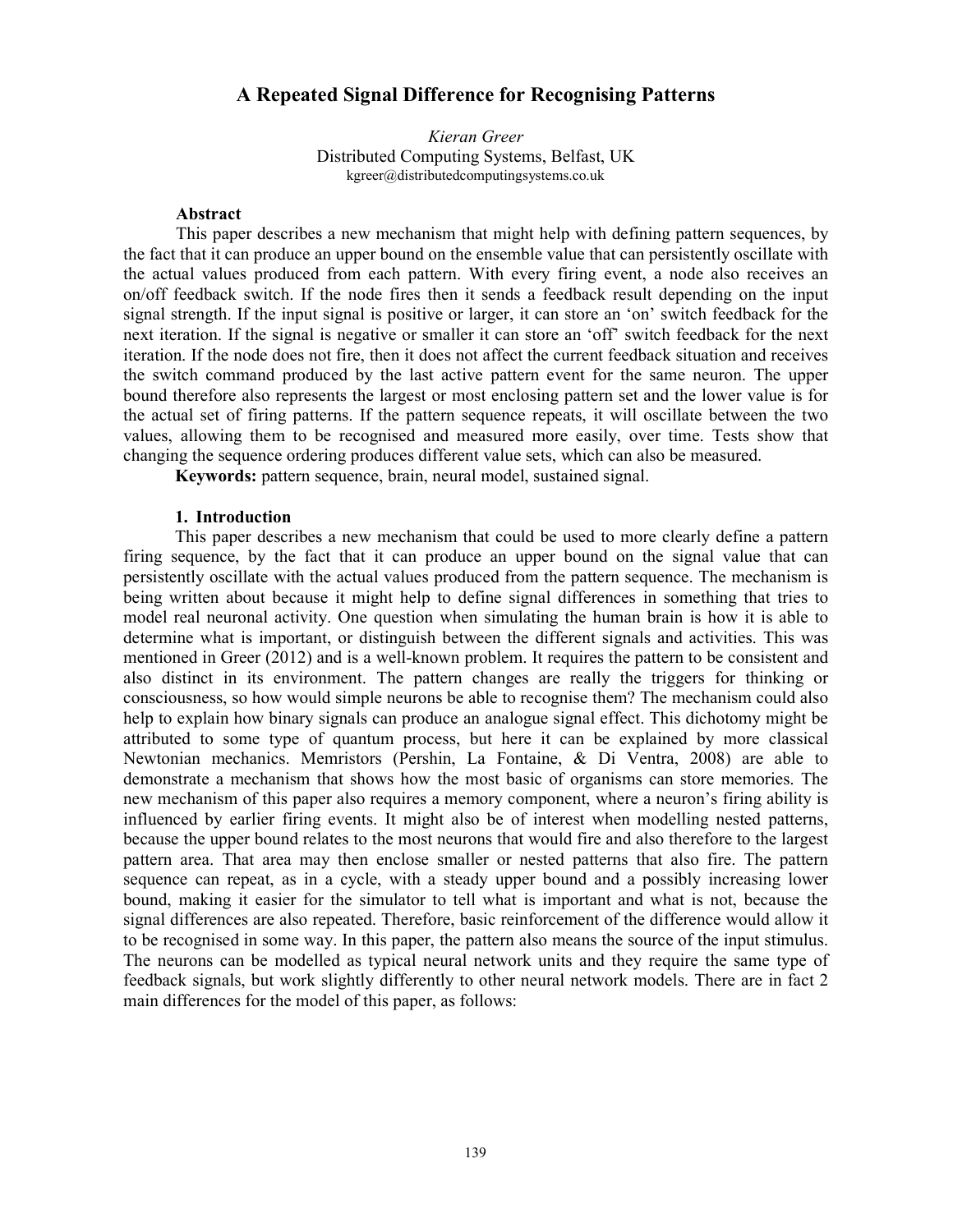1. With every pattern firing event, every node receives an on/off switch feedback, for that pattern, as follows:

- a. If the node fires itself, then it sends the result of that as the feedback switch.
	- i. If the signal fired is larger or positive, for example, it can store an 'on' switch for the pattern.
	- ii. If the signal fired is smaller or negative, for example, it can store an 'off' switch for the pattern.
- b. If the node does not fire, then it does not affect the current feedback situation and receives the switch command produced by the last active pattern event for the same neuron.

2. The information that is fed back is only an on/off switch and does not contribute to the signal strength in any way. It works primarily at the input or synapse end of the neuron.

The rest of the paper describes these points in detail. The research of this paper has used an earlier counting mechanism 0that provides a global and a local count. The global count is another upper bound value that would relate to every node firing every time. There is then the pattern sequence upper bound, as described in the following sections and the pattern sequence real value, so 3 measurements are possible now. The author still believes that the global upper bound is useful, but similar comparisons can be made without it. It is therefore probably not compulsory to use the counting mechanism to produce the test results and so it is up to the reader to decide exactly what the best mechanism might be.

The rest of this paper is organised as follows: section 2 describes some related work. Section 3 describes the new neuron structure and the firing event that it allows. Section 4 describes how the neuron might work as part of a network. Section 5 gives the results of some initial tests, while section 6 gives some conclusions on the work.

# **2. Related Work**

 $\overline{a}$ 

This paper describes the new mechanism in terms of providing a stable way to maintain a notable difference in a signal, rather like a potential difference; so that a system trying to recognise pattern sequences, might be able to distinguish between them. It is also being put in the context of a real human brain. A lot of papers that address the problem (Pershin, La Fontaine, & Di Ventra, 2008; Frolov et al., 2007; Hodgkin & Huxley, 1952; Vogels et al., 2005; Weisbuch, 1999; Yuste, 2011; Yuste, 2015) note factors such as oscillating signals, signal potential, signal stability and sensitivity to variance, and also conflicting excitatory and inhibitory signals providing a network balance. Some papers even note that noise is required for the neurons to fire properly. Noise can introduce a random value or change that might produce more graded signals, instead of all or nothing evaluations and also helps to contain the firing patterns (Vogels et al., 2005). The paper of Pershin, La Fontaine,  $\&$  Di Ventra (2008) describes a theory for how the Amoeba<sup>1</sup>, the most simple of organisms, can learn and have a memory. The solution is to use a form of memristor and also to make use of biological oscillators. They explain that:

'The main idea behind functioning of this scheme is to use the internal state of memristor in order to store information about the past and control oscillations in the LC contour. In particular, we use the model of a voltage-controlled memristor, inspired by recent experiments, in which the resistance of memristor M can be changed between two limiting values  $M_1$  and  $M_2$ ,  $M_1 < M_2$ <sup>'</sup>.

<sup>&</sup>lt;sup>1</sup> Also part of an invited talk by Prof. Wang at SAI'14, 'How will computers evolve over the next 10 years?'.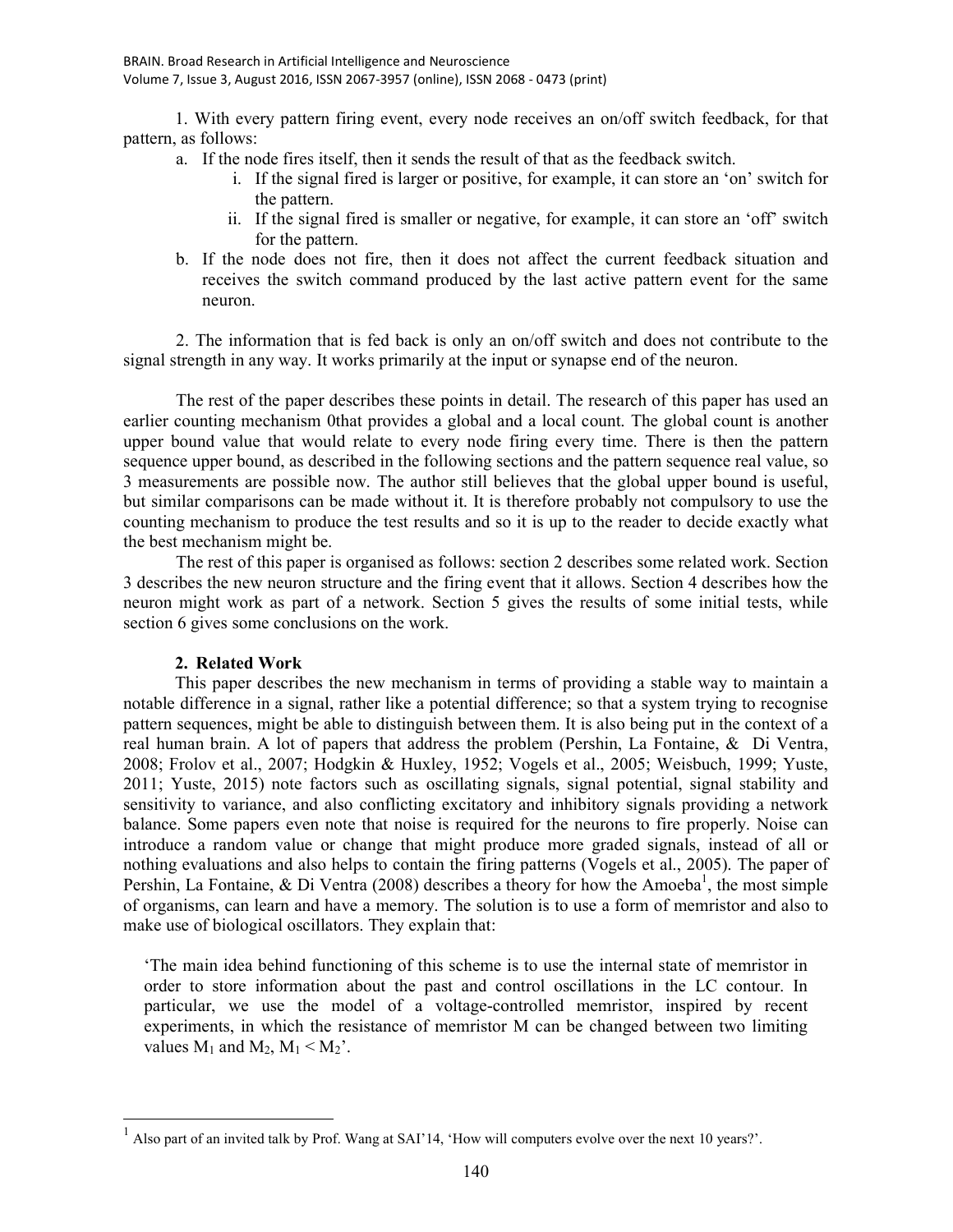The paper describes the process with differential equations and is not related to this work. Differential equations are not part of the author's current model, which has been mostly about describing clustering methods, perhaps changed by a non-mappable time element and mostly considering symbolic or conceptual data. A rate of change has not really been a factor, but it is part of other models, especially if they were to measure numerical instead of categorical values. Vogels et. al. (2005) describe that theories have been created to explain how a network can maintain signal states, be balanced and still recognise the very small differences that would be the result of firing patterns. Weisbuch (1999) is more cellular and describes the network properties in terms of automata with state change and logic gates. For these neural models, feedback is critical and Hopfield networks (Hopfield, 1982) in particular, have the type of feedback that this paper will suggest, or maybe the new Deep Learning networks (Deng & Yu, 2013).

Frolov et al. (2007) use a Hopfield-modified network to perform what is known as factor analysis. It is possibly similar to cohesion or homogeneity, in that it takes the input signal vector and factors it into a low level signal space of relations or clusters. The low level factors would represent the first clustering stage. Their paper performs a Boolean factor analysis and they mention principle component analysis (Haxby et al., 2014; Shlens, 2014) and others, as alternatives. They also note that:

'During the learning stage, neurons that represent one common factor fire together when the factor appears in the signal. Due to the correlational Hebbian rule, these neurons become more tightly connected than those belonging to different factors. The different factor neurons are firing together only by chance (so, in the limit case, we can consider these factors as statistically independent). Thus, neurons of factors constitute attractors of network dynamics'.

The biological paper of Yuste (2011) discusses the role of dendritic spines. Pyramidal neurons<sup>2</sup> are looked at; where a neuron typically receives input from the dendrites and sends its output through the axon. The synapses are the connectors between these structures and have been used in earlier papers from the author to describe the connecting structures between neurons in general – shafts and connectors. Spines are then extensions of the dendrites with a question of what they are for, if inputs can connect to the dendrites directly. The paper gives 3 main reasons for them and argues that these complement each other and are essential for a working distributed circuit. One reason for them is to filter synaptic potentials and electrically isolate input signals from each other. This would help to keep the signals distinct. It is also their purpose to add plasticity to the circuits of fixed neurons and connectors, where it might be difficult for a network to change after it has realised a large fixed structure. The paper of Yuste (2015) then extends the discussion and makes comparisons with the current artificial neural networks. It also notes the importance of an emergent function from ensembles, oscillations and other supporting features. One quote from that paper might be:

'As early as the 1930s, Cajal's disciple Rafael Lorente de Nó argued that the structural design of many parts of the nervous system is one of recurrent connectivity whose purpose could be to generate functional reverberations (patterns of neuronal activity that persist after the initial stimulus has ceased) among groups of neurons.'

# **3. Neuron Structure and Firing Event**

The firing mechanism is based on ensembles of neurons that fire together. The neurons would typically be shared between patterns and sequences of input stimuli might therefore fire different sets of them. The scenario could therefore include nested patterns (Greer, 2014) that also share their neurons. The patterns determine the time-based input signals and the neurons can be influenced by earlier patterns, not just the current one. There is therefore probably the idea of a

 2 Santiago Ramón y Cajal: http://www.scholarpedia.org/article/Santiago\_Ramón\_y\_Cajal.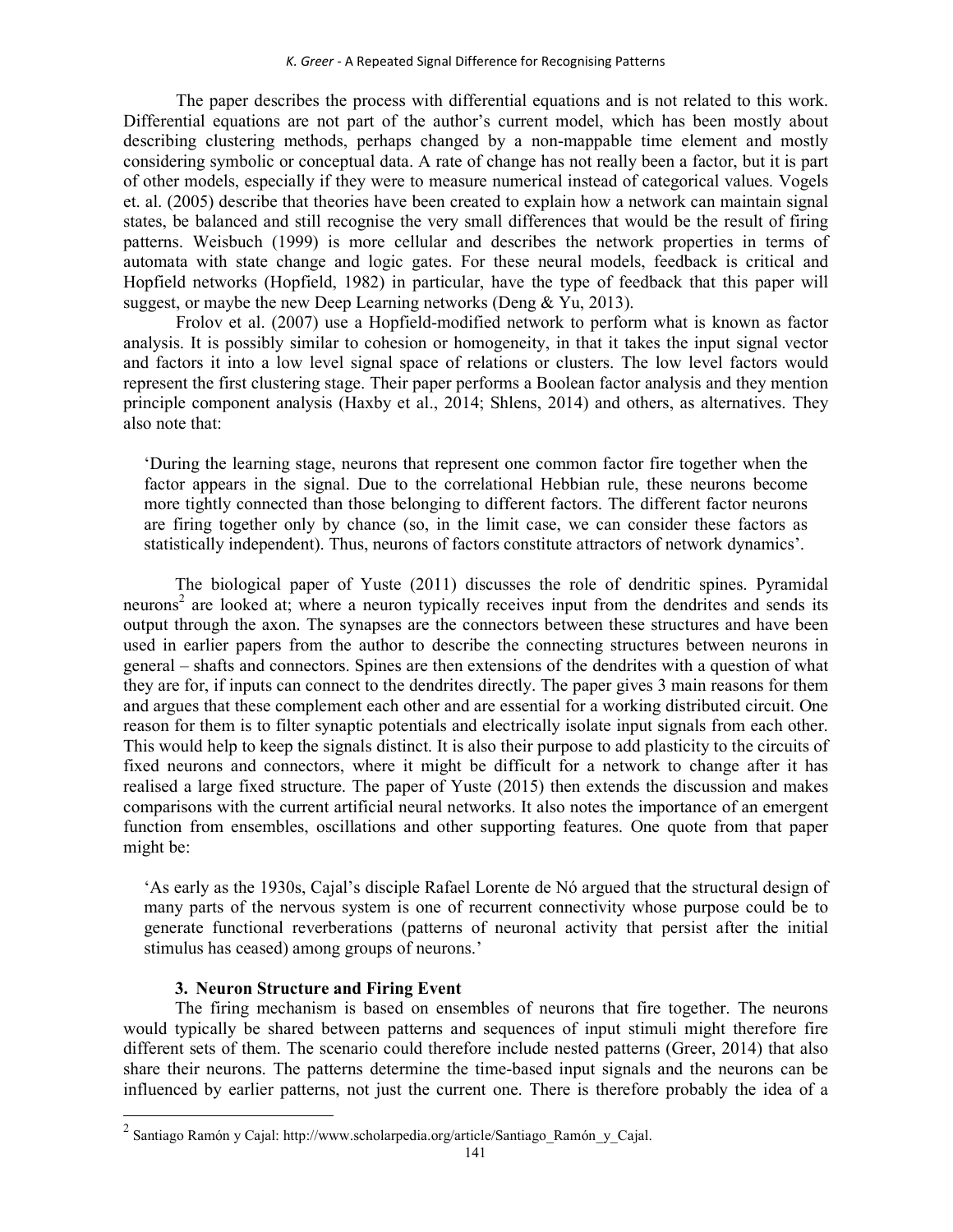memory or capacitor, like a memristor might have. One pattern can be the largest and define the outer scope of the firing event. Implicit in this is nested patterns where, using the rules listed in the Introduction (section 1), smaller patterns overwrite their node subset only. It is equally allowed however to have a sequence moving from a smaller subset to a larger set again, but it would still all be part of the same ensemble for the mechanism that is described.

It can be assumed that only one pattern fires during each time unit, where Rule 1 of the Introduction states that if a neuron fires a stronger signal for a pattern, it sends feedback to ask it to fire again, the next time unit. If it fires a weaker signal, the request is not to fire next time. Stronger and weaker relates to a more variable type of on or off. As the mechanism is not final yet, there could be some flexibility with it. Rule 1 also states that if the neuron does not fire for the current pattern, it receives the switch command from the last pattern it did fire for. Note that the actual firing event can produce either zero or some input and so an earlier event can also force a weak feedback signal. Rule 2 states that this particular feedback is only the on/off switch command and does not affect the size of the output value. A schematic of the idea is illustrated in Figure 2, which relates to the same neuron shared between 2 pattern events, at times t1 and t2. The schematic is described further in section 0.



*Figure 2. Schematic of the same neuron N1, shared between 2 different patterns P1 and P2. A single pattern during each time unit t1 and t2. The input signal from the pattern is summed and averaged for each event that the neuron fires on. If the neuron is active, it can store an on or off switch command for the next iteration. If the neuron feedback is not active, then the last active feedback switch is used. The counting mechanism could be used, with its global (pattern) and local (neuron) values.fires* 

In the diagram, the neuron is shown with a feedback loop from itself and also an imaginary connection to feedback from the earlier event. If you like, the neuron's feedback loop will reset the feedback from any earlier event. There is an input signal to the neuron and also an on/off switch (red block), managed by the feedback. The input is summed and may be activated by the switch, to produce a signal that activates the output. The output value itself is not influenced by the signal strength and could even be unit values, although it can be weighted. So if a neuron is active for a pattern, it uses its own output result as the feedback for the next time the pattern fires. This may be positive or negative. If a neuron is not active for a pattern, it can use an earlier pattern's value to set its switch, which would probably be positive. If looking at a cohesive set of neurons, the threshold trigger switches can be replaced by the switches of the neuron set that best cluster together.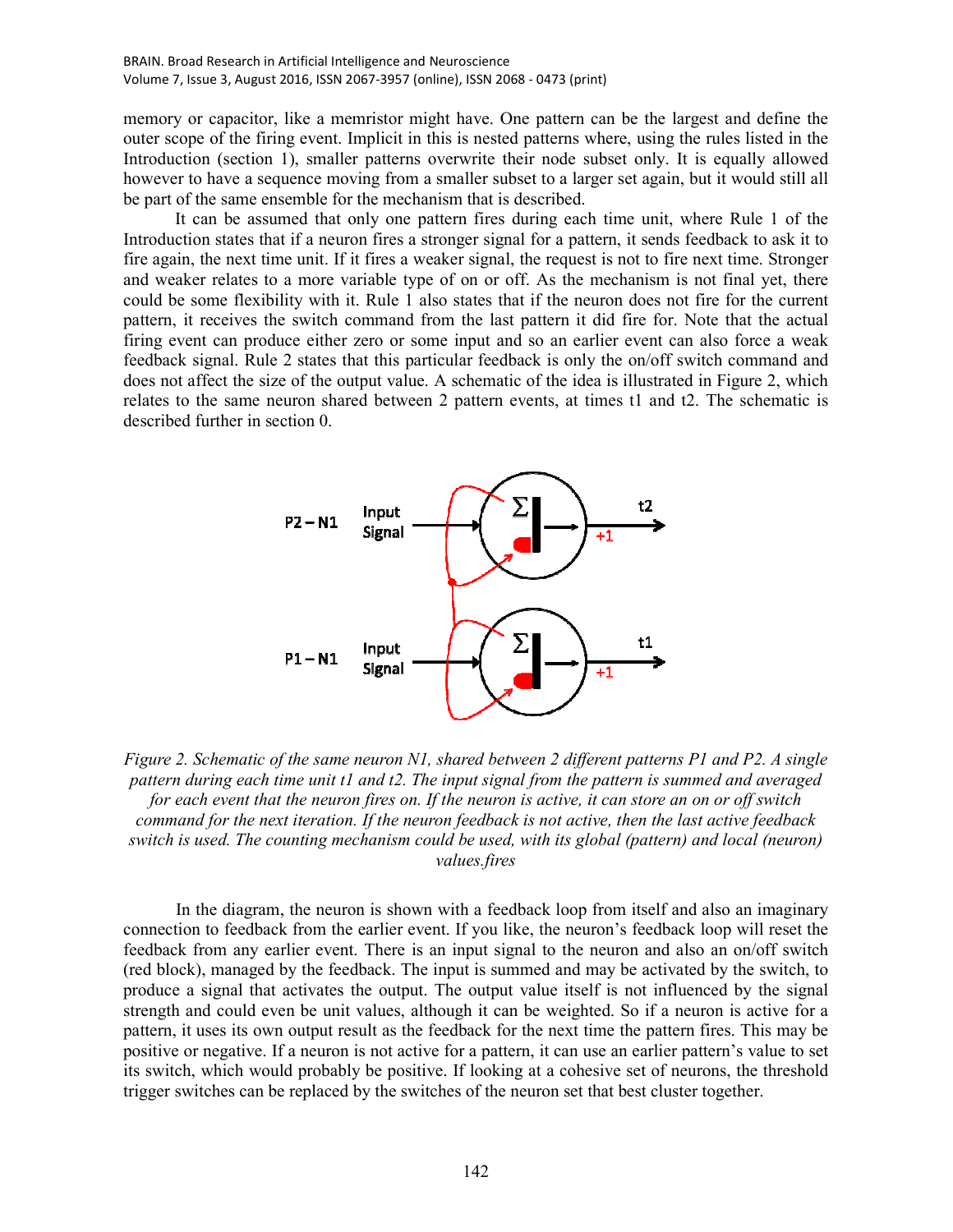### **Example**

Consider the Boolean case where the input stimuli are either 1 or 0 and the pattern neurons are all initially active. In this example, the value 0 actually means not to fire at all. The first stimulus pattern contains a value of 1 for input signal 1 and the second stimulus pattern contains a value of 0 for input signal 1. The first stimulus pattern executes  $(t)$  and the feedback for signal 1 is positive, indicating to fire again next event. The second pattern executes (*t2*), but the 0 input value means that it does not trigger an output value that iteration, which also results in negative feedback. This is the end of phase 1 and for pattern 1 the neuron is still active but for pattern 2 it is now inactive. Pattern 1 then executes again (*t3*) and provides the positive feedback. Pattern 2 would then not fire the neuron (*t4*), but as it is inactive, the on switch command from pattern 1 tells it to fire. At the end of phase 2, the neuron is again active for both patterns. Pattern 1 then executes again (*t5*) and pattern 2 then activates the neuron (*t6*), but the weak input signal from pattern 2 means that it does not fire the output and the resulting negative feedback makes the neuron's switch inactive for pattern 2. During the fourth phase, pattern 2's inactive neuron uses pattern 1's switch value to tell it to fire again, and so on. Therefore, the total signal value increases to some maximum every other set of events and then back to a more true value for the patterns, every complementary set of events. If count updates are involved as some type of energy measurement, then this can increase slightly each time the maximum event is included, but it cannot increase beyond the maximum event value and is likely to level out before reaching that. The pattern sequence can cycle and there is a persistent difference between two value sets that can be measured.

### **4. Network Algorithms**

The algorithms used in this paper are based on the equations listed in Greer, (2015). The intention was to test the theory of that paper further, but the new mechanism is worthy of mention, without considering all of that paper.

### **Main Algorithm**

The main tasks are executed in the following order, where the following sections describe these tasks in more detail:

- 1. Retrieve the current cohesive set.
- 2. Update the weight values of all nodes in the cohesive set.
- 3. Determine a new cohesive set based on the new weight values.
- 4. Use the new cohesive set to update the counts.
- 5. After executing all patterns, retrieve the node values and calculate the energy value.

#### **Cohesive Set for each Pattern**

This is implemented using equations 1 to 5 in Greer (2015) and relates to section 0, task 3. Equation 5 of that paper simply clusters the nodes with the most similar reinforced values together. For these tests, only the top level of clustering was kept as the cohesive pattern. The idea would be that any other clusters might represent sub-clusters for that specific pattern, but the tests do not consider creating further hierarchies, for example. This is also a bit like principle component analysis. To avoid defining a 'cohesive difference' error amount, the weight reinforced values for each node can be sorted into descending order. Each node value can then be grouped with the one that it is closest to. This produces breaks in the node list, thereby resulting in more natural clusters. The first cluster that is created is then kept as the cohesive unit for the pattern.

### **Cohesive Pattern Set Algorithm**

In more formal terms, the process and can be defined as follows:

- 1. Before sorting any patterns, initialise the node-value cohesive set *CS* to be empty.
- 2. For each input pattern:
	- a. Retrieve the current cohesive set for it.
	- b. For each node in the cohesive set: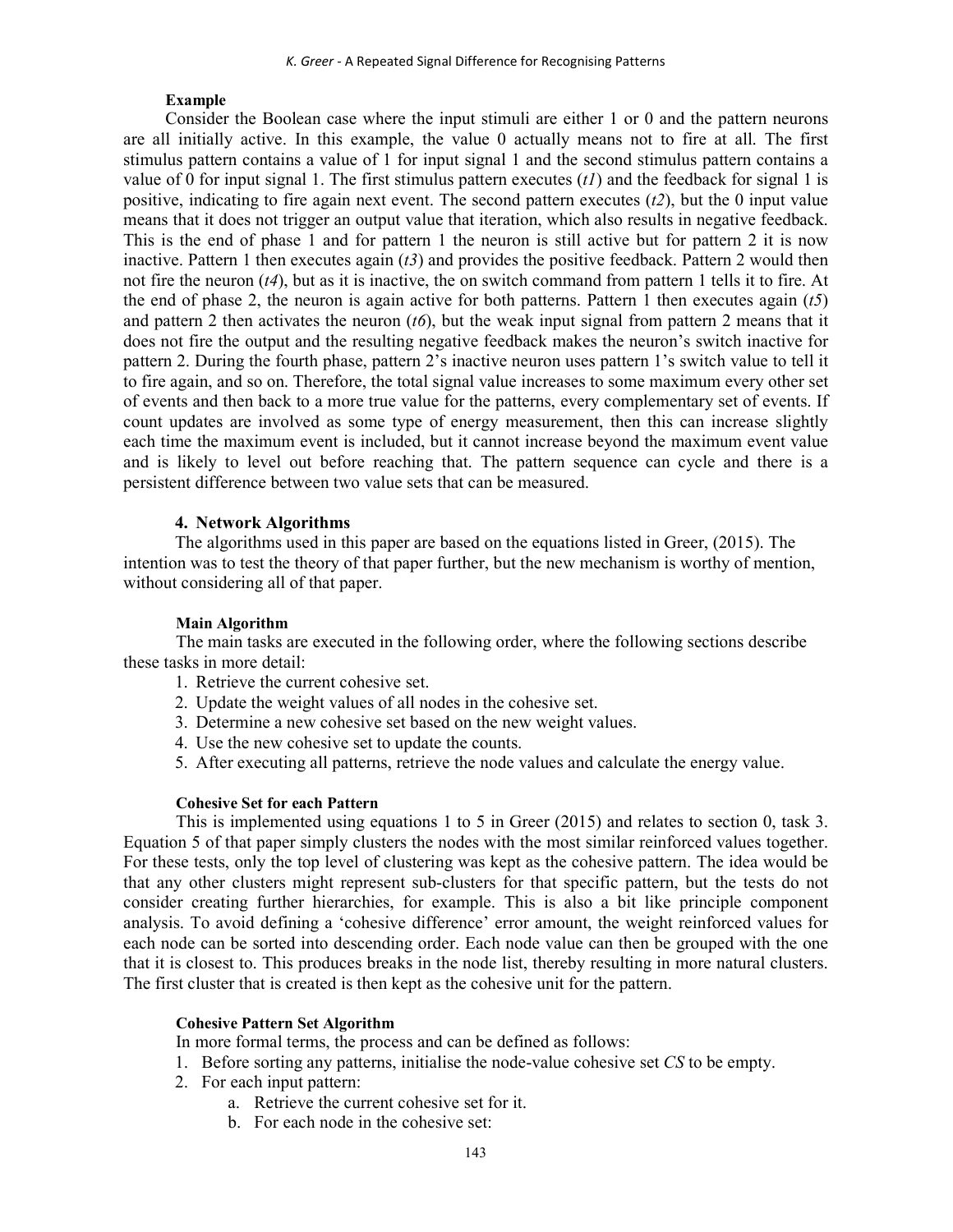- i. Retrieve the weight reinforcement value for the node.
- ii. Update the cohesive cluster *CS* to that value, for that node.
- c. Take the node-value cluster *CS* as the cohesive set for the current input pattern.

Where the following points can change the *CS* cluster values:

- 1. The re-ordering of the pattern node values will remove lower-valued weights. Therefore, if a node is included in the current cohesive set but has a smaller value, it will probably be removed from the new cohesive set.
- 2. If an input pattern does not include a node in its current set, but an earlier pattern does, then the earlier value remains as part of the current cohesive cluster *CS* and so it gets added for this input pattern as well.

# **Updating the Neuron Weight**

This relates to section 0, task 2. Each node stores a reinforced weight value that is updated as follows:

1. If the node is part of the cohesive set for the related pattern:

- a. Retrieve the input value to the Node.
- b. Update or reinforce the weight using this input value. Note that the input can be 0, when it will not increase the weight value.

# **Updating the Counts**

This relates to section 0, task 4. Each node also stores the counting mechanism, which is updated as follows:

- 1. For each pattern:
	- a. Retrieve the set of cohesive nodes.
	- b. If the node is in the cohesive set, update both the global and local counts.
	- c. If the node is not in the cohesive set, update the global count only.

# **Calculating the Energy Value**

This relates to section 0, task 5. The counting mechanism is used to determine an energy value for the input dataset or pattern firing sequence as a whole and also produces the oscillating values. This is calculated by producing averaged stats for the counts that have been generated, for all of the shared nodes. For these tests the global count is predictable and could even be a single value in each pattern. As there are 5 patterns with 5 nodes in each, it produces an average value of 5. The local count however is only updated if the node is part of the pattern's cohesive set, which can vary. The count values are all updated in unit increments of 1, with some local count values updated only every other iteration, for example. Then averaging over that will produce a smaller value.

# **5. Tests**

A program has been written in Java to test some of the equations and algorithms described in section 4. It has been used to verify that the equations can at least work together, even if they are not part of a clustering program yet. Cohesion, or homogeneous node sets is the main test criterion, as a cohesive unit represents a cluster and that measurement is critical for producing the results of this paper. To update counts or weight values, binary data has been used, as described in Figure 3. There are 5 patterns in total, each with 5 values. Each binary value represents an input stimulus, for neuron 1 to neuron 5. The fact that pattern 1 and pattern 5 are the same is not important. The patterns are therefore the input values to a layer of 5 neurons that each store the weight reinforcement value and the counting mechanism. Each node has only one set values for all of the patterns.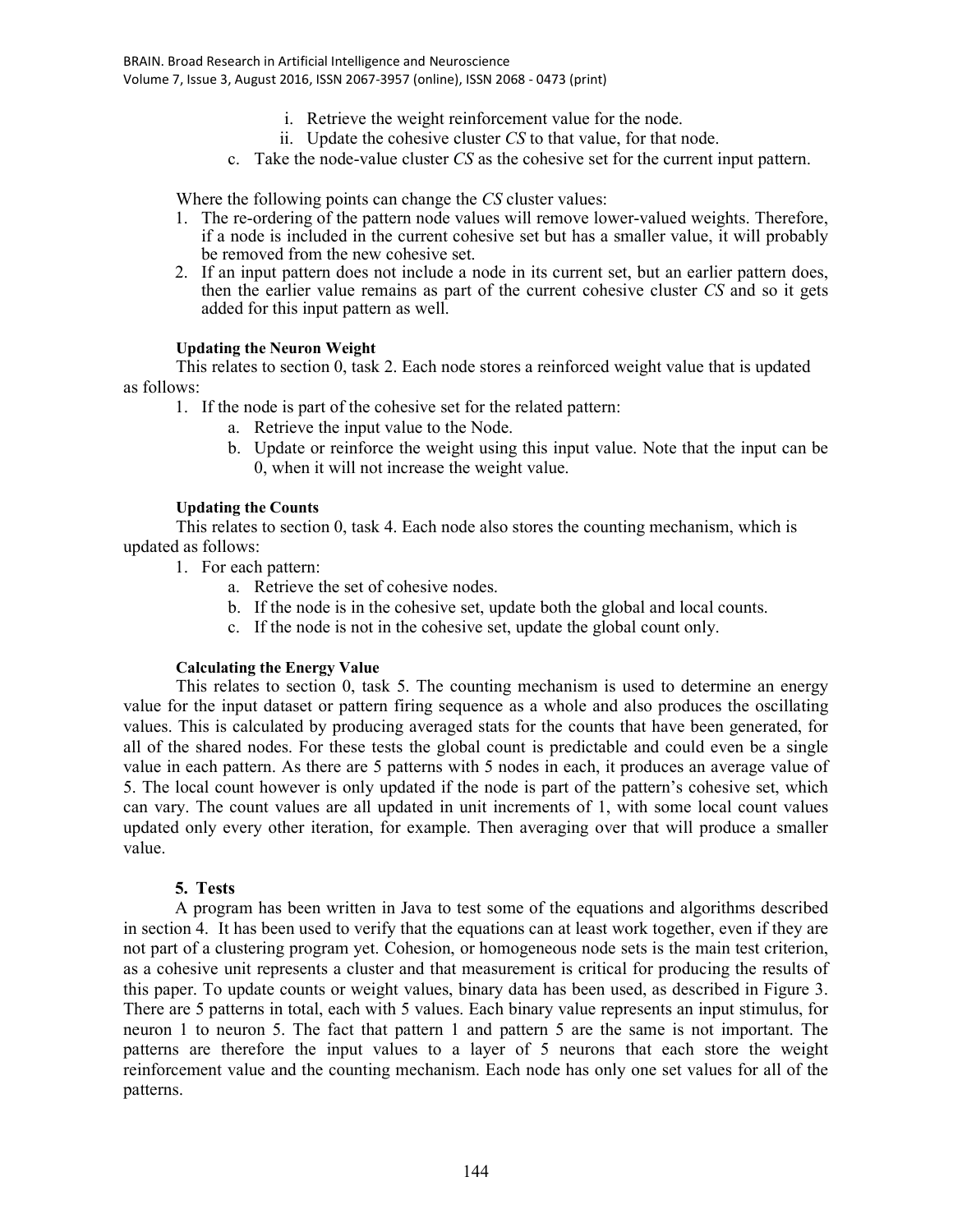If the input value is 1, then the neuron is likely to be part of the cohesive set and would update the weight and also the global and local counts each event. If the input value is 0, then the neuron is not likely to be part of the cohesive set. For this case, it would not update the weight value as it is 0. It does update the global count as that uses unit increments, but only updates the local count when an earlier trigger switch tells it to. Each update event is also counted, so that averaged totals can be produced.

| Input pattern 1 |  | 1, 1, 0, 0, 1 |  |
|-----------------|--|---------------|--|
| Input pattern 2 |  | 1, 1, 0, 1, 0 |  |
| Input pattern 3 |  | 1, 1, 0, 1, 1 |  |
| Input pattern 4 |  | 1, 1, 0, 0, 0 |  |
| Input pattern 5 |  | 1, 1, 0, 0, 1 |  |

*Figure 3. Binary input stimulus dataset* 

### **Counting Mechanism and Reinforcement Measurements**

The tests still use the counting mechanism of Greer (2011) and, for this paper, the cohesive measurement is actually the simplified Equation 5 of Greer (2015). So cohesion is measured using a single reinforced value for each node, while the energy measurement is calculated from what the counting mechanism stores. Ignoring the global count value, there are then the two oscillating values that includes a second upper limit, relating to the maximum value for the actual set of pattern instances. This does not have to include every node, but relates to the largest or most enclosing sets of nodes. Then the other, lower oscillating value, is for each input pattern, as it actually is.

### **Sustained Signal Difference**

This section describes measuring the count totals after each iteration, for the returned cohesive sets. The first cohesive set for each input pattern is the full set of nodes. The patterns are presented in order – from pattern 1 to pattern 5. After a full presentation and weight update process, the values for each node are retrieved and averaged, to give the first set of values, shown in Table 5, iteration 1. After the iteration, cohesive sets can be calculated for each pattern, because the reinforcement weights have some values. This leads to the maximum pattern value, shown in iteration 2. For iteration 3 then, some nodes with smaller input values have fired and been subsequently removed from the cohesive sets again. Iteration 2 however has updated the counts previously. This leads to a slight increase in the local count values that can occur maybe every other event. Iteration 4 is back to the full cohesive set again, iteration 5 the reduced or actual set again, and so on. So iterations 2, 4 and 6 are the upper bound and oscillating with that is iterations 1, 3 and 5 that increase slightly but may level out.

Table 6 shows what the values would be if the cohesive set is reset for every pattern. That is, there are no enclosing patterns. To show that pattern ordering is also important, Table 7 shows some values with the pattern ordering reversed. Node 4 has clearly been updated differently, even though the oscillating gap remains.

|                      | Node 1   Node 2   Node 3   Node 4   Node 5 |       |       |
|----------------------|--------------------------------------------|-------|-------|
| Iteration 1          |                                            |       |       |
| Iteration $2 \mid$   |                                            |       |       |
| Iteration $3 \mid 5$ |                                            | 2.666 | 3.666 |
| Iteration $4 \mid$   |                                            |       |       |
| Iteration 5          |                                            | 2.8   | 3.8   |
| Iteration 6          |                                            |       |       |

Table 5. The cohesive set is not cleared before being added to by the current pattern.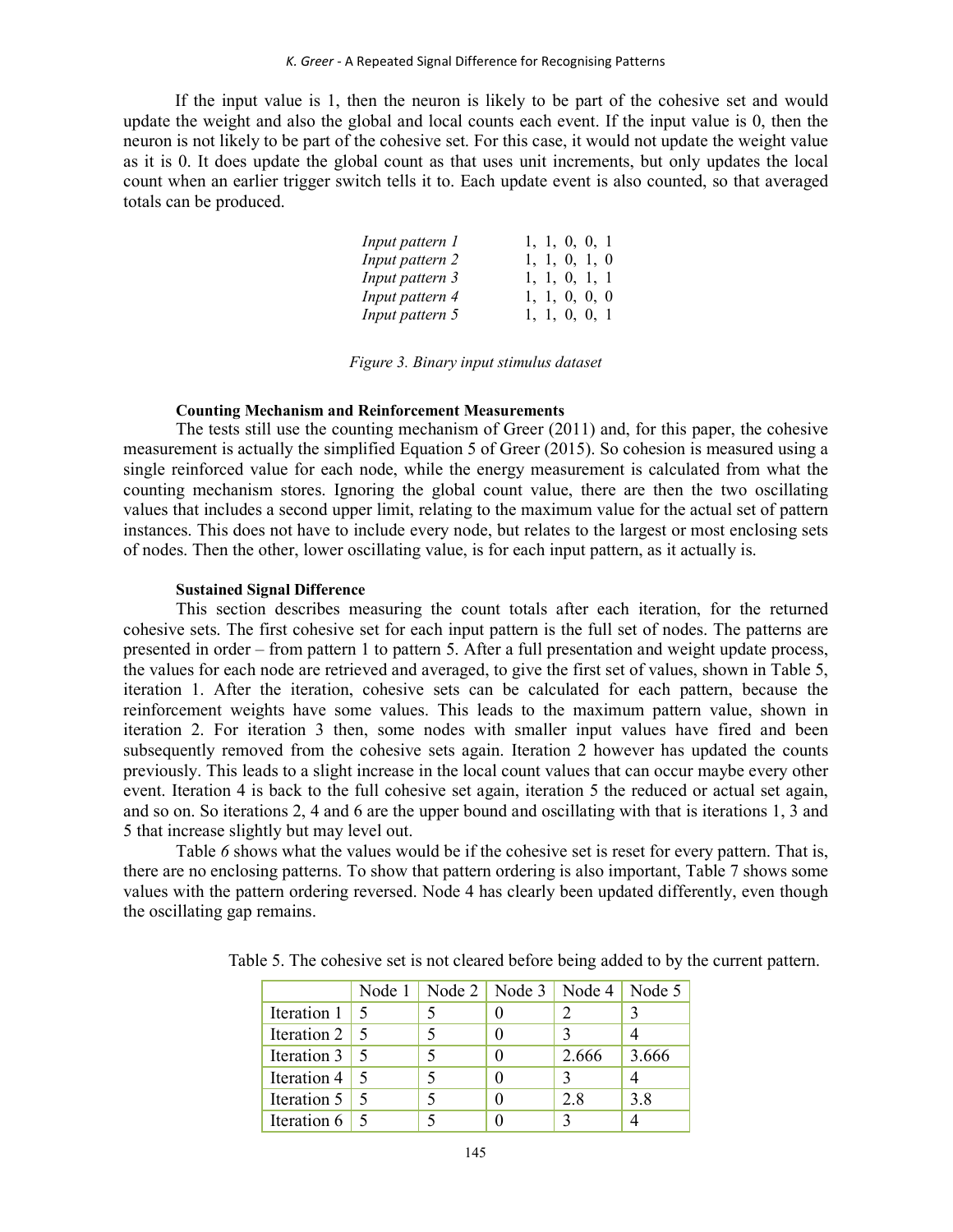|                      |    | Node 1   Node 2   Node 3   Node 4   Node 5 |  |
|----------------------|----|--------------------------------------------|--|
| Iteration $1 \mid$   | -5 |                                            |  |
| Iteration $2 \mid 5$ |    |                                            |  |
| Iteration $3 \mid 5$ |    |                                            |  |
| Iteration 4   5      |    |                                            |  |
| Iteration $5 \mid$   |    |                                            |  |
| Iteration $6 \mid$   |    |                                            |  |

Table 6. The cohesive set is cleared before it is worked out for each pattern.

Table 7. Same conditions as Table 5, except that the pattern order reversed. Node 4 produces a different set of values.

|                      | Node 1 |  | Node 2   Node 3   Node 4   Node 5 |       |
|----------------------|--------|--|-----------------------------------|-------|
| Iteration $1 \mid 5$ |        |  |                                   |       |
| Iteration $2 \mid$   | -5     |  | 2.5                               |       |
| Iteration $3 \mid 5$ |        |  | 2.333                             | 3.666 |
| Iteration $4 \mid 5$ |        |  | 2.5                               |       |
| Iteration $5 \mid$   |        |  | 24                                | 3.8   |
| Iteration $6 \mid$   |        |  | 25                                |       |

# **6. Conclusions**

This paper describes what appears to be a new method for neuronal firing sequences. It is being described becuse the result of it is unusual and might provide some effects that a neuronal network would like to have. The oscillating energy value can be sustained over the firing sequence, allowing for it to be measured more easily. This would make a simulation of the real brain more realistic. The justification for the mechanism has been put into the context of recognising pattern sequences. Other types of system that might find this mechanism interesting could be the cellular ones (the paper of Scialdoneet al., 2013, might be relevant). The new type of neuron requires a feedback loop from the signal strength, but the feedback is an on/off switch, which does not contribute to the signal strength itself. Initial tests confirm that oscillating values are produced and could be compared to some type of electric potential difference, for example. It also fits in with the author's earlier work (Greer, 2012; Greer, 2014), as it would occur naturally in a scenario of nested patterns that fire in sequence, but also with a lot of shared neurons. The upper bound is a measure of the most enclosing patterns and the other value is for each pattern individually. The measurements are also sensitive to changes in the pattern ordering. While a computer program has been written to test the effect of the mechanism, it will probably be more of a long-term strategy, as part of the whole research cognitive model. It is not obviously useful by itself and would only be added to a model after a more basic framework was in place. But if there is an opportunity to model biological neurons more accurately, it will be considered.